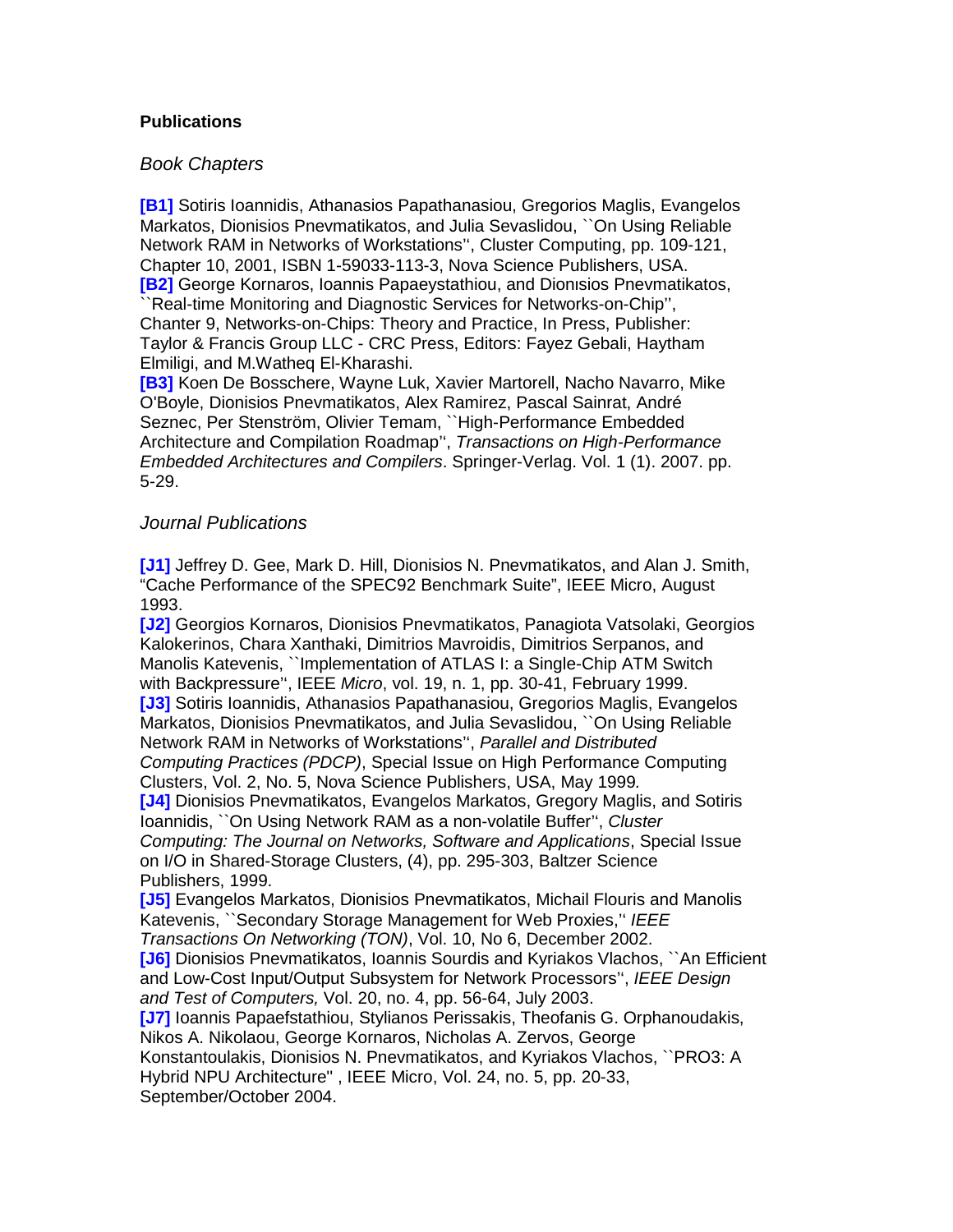**[J8]** Kyriakos Vlachos, Theofanis Orphanoudakis, Yannis Papaeftathiou, Nikolaos Nikolaou, Dionisios Pnevmatikatos, George Konstantoulakis, J. A. Sanchez-P.,

``Design and performance evaluation of a Programmable Packet Processing Engine (PPE) suitable for high-speed network processors units'', Journal of Microprocessors and Microsystems, vol. 31, no 3, 2007.

**[J9]** Ioannis Sourdis, Dionisios N. Pnevmatikatos, Stamatis Vassiliadis, ``Scalable multigigabit pattern matching for packet inspection'', IEEE Transactions on Very Large Scale Integration (VLSI) Systems, Volume 16 , Issue 2 (February 2008).

**[J10]** Manolis Katevenis, Vassilis Papaefstathiou, Stamatis G. Kavadias, Dionisios N. Pnevmatikatos, Federico Silla, Dimitrios S. Nikolopoulos, ``Explicit Communication and Synchronization in SARC''. IEEE Micro, vol 30, no 5, pp. 30-41, 2010.

## Conference Publications (Refereed):

**[C1]** Dionisios N. Pnevmatikatos, Manoj Franklin, and Gurindar S. Sohi, ``Control Flow Prediction for Dynamic ILP Processors,'' Proceedings of the 26th Annual International Symposium on Microarchitecture (MICRO-26), December 1993, IEEE/ACM.

**[C2]** Dionisios N. Pnevmatikatos and Gurindar S. Sohi, ``Guarded Execution and Branch Prediction in Dynamic ILP Processors,'' Proceedings of the 21st Annual International Symposium on Computer Architecture (ISCA-21), April 1994, IEEE/ACM.

**[C3]** Todd M. Austin, Dionisios N. Pnevmatikatos, and Gurindar S. Sohi, ``Streamlining Data Cache Access with Fast Address Calculation,''

Proceedings *ο*f the 22nd Annual *Ι*nternational Symposium on Computer Architecture (ISCA-22), June 1995, IEEE/ACM.

**[C4]** Georgios Kornaros, Dionisios Pnevmatikatos, Panagiota Vatsolaki, Georgios Kalokerinos, Chara Xanthaki, Dimitrios Mavroidis, Dimitrios Serpanos, and Manolis Katevenis, ``Implementation of ATLAS I: a Single-Chip ATM Switch with Backpressure", Proceedings of the Hot Interconnects VI Symposium, August 1998.

**[C5]** Dionisios Pnevmatikatos, Georgios Kornaros, G. Kalokerinos, and Chara Xanthaki, ``The Memory Structures of ATLAS I, a High Performance, 16x16 ATM Switch Supporting Backpressure,'' Proceedings of the 11th Annual 1998 IEEE International ASIC Conference, September 1998.

**[C6]** Georgios Kornaros, Dionisios Pnevmatikatos, Dimitrios Mavroidis, Peni Vatsolaki, George Kalokerinos, Chara Xanthaki, Georgios Dimitriadis, ``On Optimizing ATLAS I, A 10 Gbps ATM Switch,'' Proceedings of the 7-th Hellenic Conference on Informatics, Ioannina, Greece, August 26-29, 1999, pp. IV.50-IV.60.

**[C7]** Dionisios Pnevmatikatos and Georgios Kornaros, ``ATLAS II: Optimizing a 10Gbps Single-chip ATM Switch,'' 12th Annual 1999 IEEE International ASIC/SOC Conference, Washington, DC, USA, September 15-18, 1999, IEEE.

**[C8]** Evangelos Markatos, Manolis Katevenis, Dionisios Pnevmatikatos and Michail Flouris, ``Secondary Storage Management for Web Proxies,'' Proceedings of the 2nd USENIX Symposium on Internet Technologies and Systems (USITS '99), Boulder, CO, USA, October 12-13, 1999, USENIX.

**[C9]** Apostolos Dollas, Dionisios Pnevmatikatos, Nikolaos Aslanides, Stamatios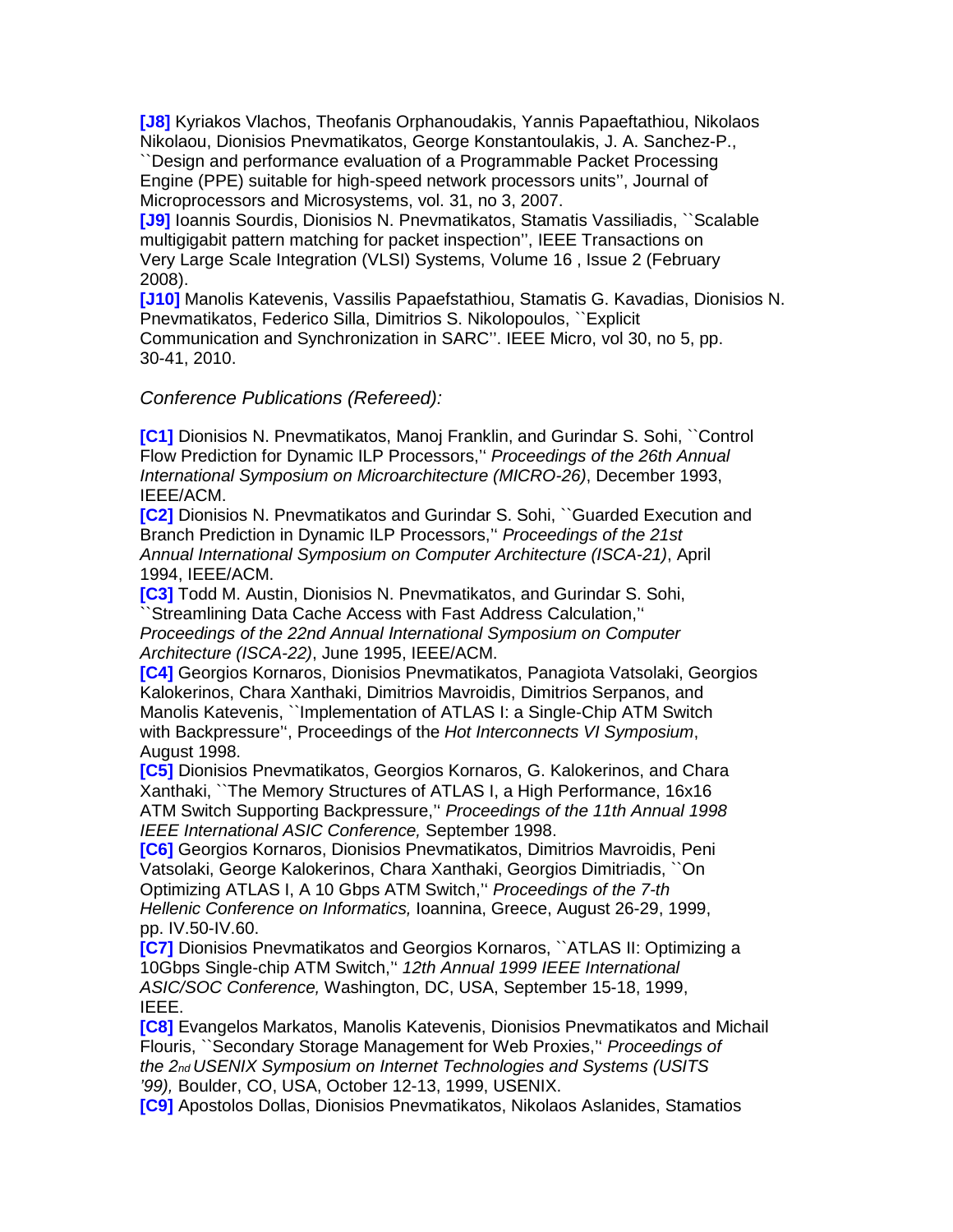Kavvadias, Euripides Sotiriades, Sotirios Zogopoulos, Kyprianos Papademetriou, Architecture and Applications of PLATO, a Reconfigurable Active Network Platform, Proceedings, 9th International IEEE Symposium on Field-Programmable Custom Computing Machines (FCCM-2001), Rohnert Park, CA, April 30 - May 2, 2001, IEEE.

**[C10]** Apostolos Dollas, Nikolaos Aslanides, Stamatios Kavvadias, Euripides Sotiriades, Kyprianos Papademetriou, Dionisios N. Pnevmatikatos, Rapid Prototyping of a Reusable 4x4 Active ATM Switch Core with the PCI Pamette, Proceedings, 12th International IEEE Workshop on Rapid System Prototyping (RSP-2001), pp. 17-23, Monterey, CA, June 25-27, 2001, IEEE.

**[C11]** Andreas Moshovos, Dionisios Pnevmatikatos, Amirali Baniasadi, ``Slice-Processors: An Implementation of Operation-based Prediction'', Proceedings of the 15th ACM International Conference on Supercomputing (ICS), Sorrento, Naples, Italy, June, 16 - 21, 2001, ACM. 8

**[C12]** Apostolos Dollas, Dionisios Pnevmatikatos, Nikolaos Aslanides, Euripides Sotiriades, Stamatis Kavvadias, Sotiris Zogopoulos, ``Experimental Testing of PLATO, a Reconfigurable Active ATM Network Node", Proceedings of the  $8<sub>th</sub>$ Panhellenic Informatics Conference, Cyprus, November, 2001.

**[C13]** K. Vlachos, T. Orphanoudakis, N. Nikolaou, S. Perissakis, D. Pnevmatikatos, G. Kornaros, J.A. Sanchez and G. Konstantoulakis, ``Processing and Scheduling Components in an Innovative Network Processor Architecture'', Proceedings of the International Conference on VLSI Design, New Dehli, India, January 4-8, 2003. (7 pages) IEEE, ACM.

**[C14]** Ioannis Sourdis Dionisios Pnevmatikatos, and Kyriakos Vlachos, ``An Efficient and Low-Cost Input/Output Subsystem for Network Processors'', Workshop on Application Specific Processors (WASP-1), November 19, 2002, Istanbul, Turkey (8 pages).

**[C15]** George Lykakis, Nikolaos Mouratidis, George Konstantoulakis, Kyriakos Vlachos, Nikolaos Nikolaou, Stylianos Perissakis, Ioannis Sourdis, Dionisios Pnevmatikatos, Dionisios Reisis, ``Efficient Field Processing Cores In An Innovative Protocol Processor System-On-Chip'', Design Automation and Test Europe (DATE), March 3-7, 2003, Munich, Germany.

**[C16]** Ioannis Sourdis and Dionisios Pnevmatikatos, ``Fast, Large-Scale String Match for a 10Gbps FPGA-based Network Intrusion Detection System'', 13th International Conference on Field Programmable Logic and Applications (FPL), September 1-3, 2003, Lisbon – Portugal.

**[C17]** I. Charitakis, Dionisios Pnevmatikatos, Evangelos Markatos, Kostas Anagnostakis ``S2I: a Tool for Automatic Rule Match Compilation for the IXP Network Processor''. Proceedings of the 7th International Workshop on Software and Compilers for Embedded Systems, SCOPES 2003, pp.226-239, September 24-26, 2003 Vienna - Austria.

**[C18]** Ioannis Sourdis, and Dionisios Pnevmatikatos, ``Pre-decoded CAMs for Efficient and High-Speed NIDS Pattern Matching'', Proceedings of the Twelfth Annual IEEE Symposium on Field Programmable Custom Computing Machines (FCCM), April 20 - 23, 2004, Napa, California, USA.

**[C19]** Vassilios Dimopoulos, Giorgos Papadopoulos and Dionisios Pnevmatikatos, ``On the Importance of Header Classification in HW/SW Network Intrusion Detection Systems'', Proceedings of the 10th Panhellenic Conference on Informatics (PCI), November 11-13, 2005, Volos, Greece. Lecture Notes in Computer Science, Vol. 3746, ``Advances in Informatics'' P. Bozanis and E.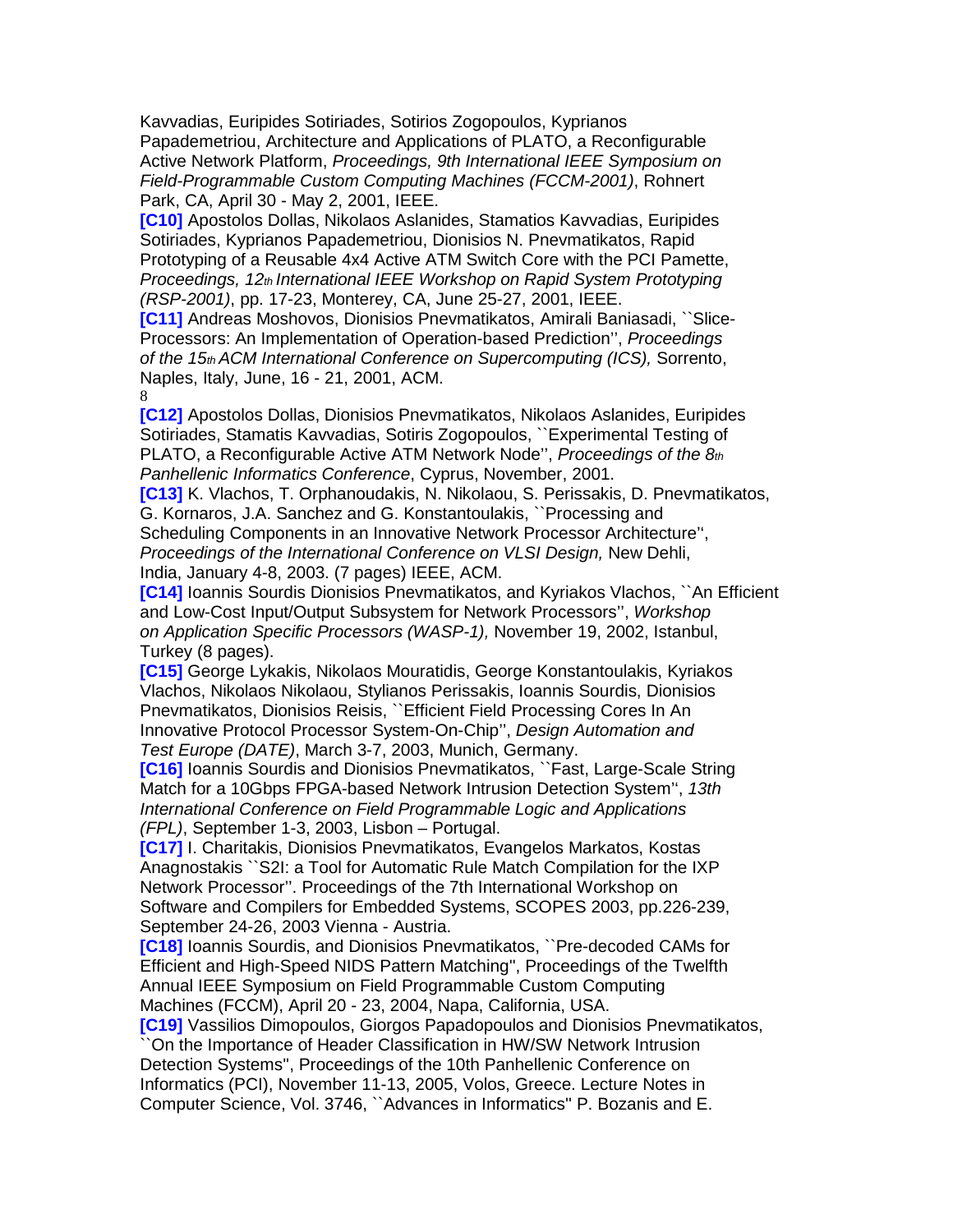Houstis (Eds.), 2005, XIX, ISBN-10: 3-540-29673-5

**[C20]** Ioannis Sourdis, Dionisios Pnevmatikatos, Stephan Wong, and Stamatis Vassiliadis, ``A Reconfigurable Perfect-Hashing Scheme for Packet Inspection'', Proceedings of the 15th International Conference on Field Programmable Logic and Applications (FPL), August 24-26, 2005, Tampere, Finland.

**[C21]** Giorgos Papadopoulos and Dionisios Pnevmatikatos, ``Hashing + Memory = Low Cost, Exact Pattern Matching'', Proceedings of the 15th International Conference on Field Programmable Logic and Applications (FPL), August 24- 26, 2005, Tampere, Finland.

**[C22]** Aggelos Arelakis and Dionisios Pnevmatikatos, ``Variable-Length Hashing for Exact Pattern Matching'', Proceedings of the 16th International Conference on Field Programmable Logic and Applications (FPL), August 28-30, 2006, Madrid, Spain.

**[C23]** Ioannis Sourdis, Vasilis Dimopoulos, Dionisios Pnevmatikatos, and Stamatis Vassiliadis, ``Packet Pre-filtering for Network Intrusion Detection'',

Proceedings of the ACM/IEEE Symposium on Architectures for Networking and Communications Systems (ANCS) December 4-5, 2006, San Jose, USA. **[C24]** Ioannis Mavroidis, Ioannis Papaefstathiou and Dionisios Pnevmatikatos, ``Hardware Implementation of 2-Opt Local Search Algorithm for the Travelling Salesman Problem'', RSP '07: Proceedings of the 18th IEEE/IFIP

International Workshop on Rapid System Prototyping, June 2007. **[C25]** George Michelogiannakis and Dionisios Pnevmatikatos and Manolis Katevenis, ``Approaching Ideal NoC Latency with Pre-Configured Routes'', NOCS '07: Proceedings of the First International Symposium on Networks-on-Chip, 2007.

**[C26]** Ioannis Mavroidis and Ioannis Papaefstathiou and Dionisios Pnevmatikatos, A Fast FPGA-Based 2-Opt Solver for Small-Scale Euclidean Traveling Salesman Problem'', FCCM '07: Proceedings of the 15th Annual IEEE Symposium on Field-Programmable Custom Computing Machines, 2007. **[C27]** Vassilis Dimopoulos, Ioannis Papaefstathiou, Dionisios N. Pnevmatikatos, ``A Memory-Efficient Reconfigurable Aho-Corasick FSM Implementation for Intrusion Detection Systems'', Proceedings of the 2007 International Conference on Embedded Computer Systems: Architectures, Modelling and Simulation (IC-SAMOS 2007), Samos, Greece, July 16-19, 2007. **[C28]** Vassilis Papaefstathiou, Dionisios N. Pnevmatikatos, Manolis Marazakis, Giorgos Kalokairinos, Aggelos Ioannou, Michael Papamichael, Stamatis Kavadias, Giorgos Mihelogiannakis, Manolis Katevenis, ``Prototyping Efficient Interprocessor Communication Mechanisms'', Proceedings of the 2007 International Conference on Embedded Computer Systems: Architectures, Modelling and Simulation (IC-SAMOS 2007), Samos, Greece, July 16-19, 2007.

**[C29]** Ioannis Papaefstathiou, Dimitris Mprachos, Christodoulos Yannakou, Nikolaos Zervos, Dionisios Pnevmatikatos, ``Rapid System Prototyping of Networking Embedded Systems using System-C'', In proceedings, Parallel and Distributed Computing and Systems (PDCS), 16-18 November, 2008. **[C30]** Sotiria Fytraki, Dionisios Pnevmatikatos, ``ReSim, a Trace-Driven, Reconfigurable ILP Processor Simulator'', In Proceedings, Design, Automation and Test Europe, 20-24 April 2009, Nice, France. **[C31]** Panagiotis Afratis, Constantinos Galanakis, Euripides Sotiriades, Georgios-Grigorios Mplemenos, Grigorios Chrysos, Yiannis Papaefstathiou, Dionisios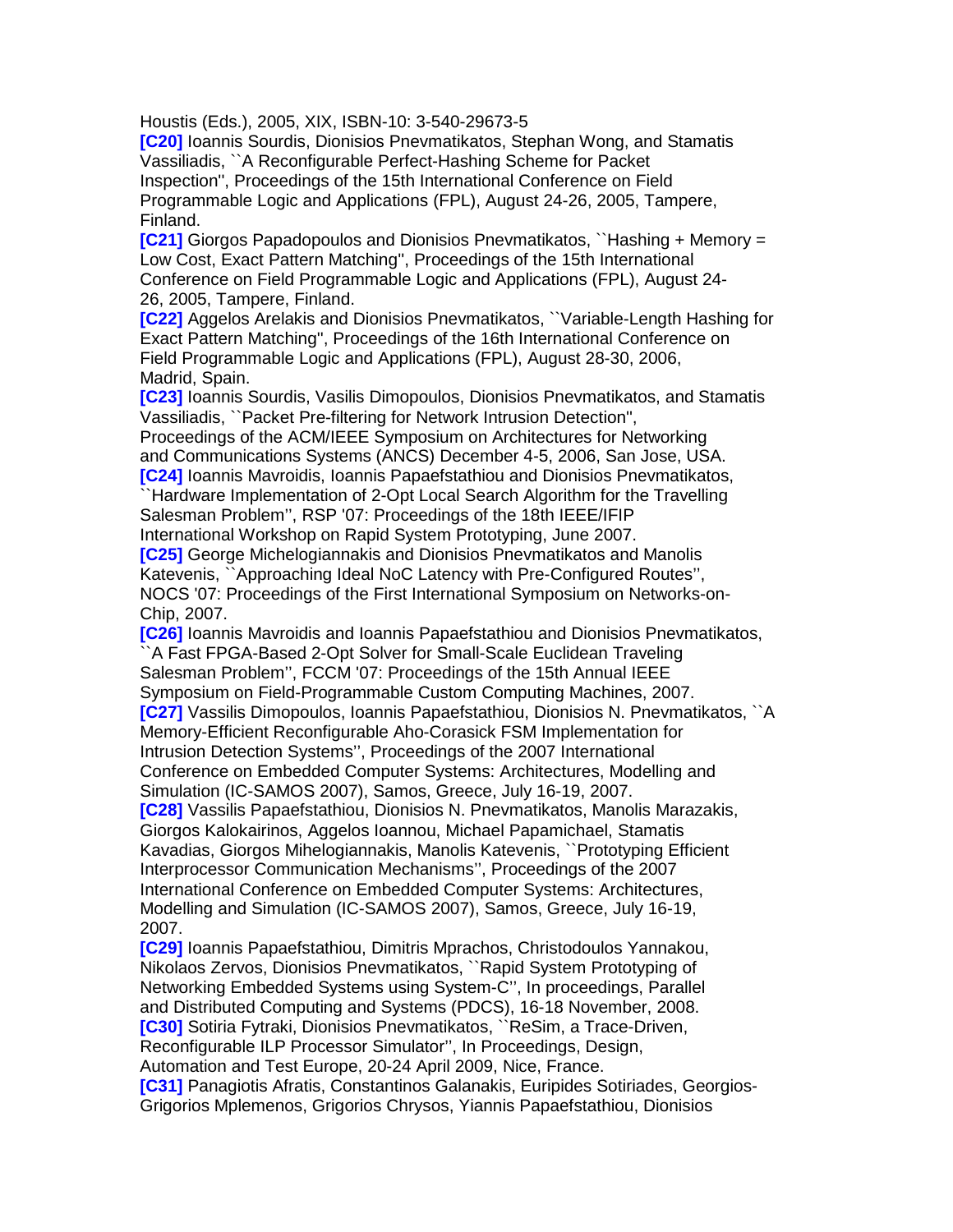Pnevmatikatos, ``Design and Implementation of a Database Filter for BLAST Acceleration'', In Proceedings, Design, Automation and Test Europe, 20-24 April 2009, Nice, France.

**[C32]** George Kalokerinos, Vassilis Papaefstathiou, George Nikiforos, Stamatis Kavadias, Manolis Katevenis, Dionisios Pnevmatikatos and Xiaojun Yang,

``FPGA Implementation of a Configurable Cache/Scratchpad Memory with Virtualized User-Level RDMA Capability'', Proceedings of the 2009 International Conference on Embedded Computer Systems: Architectures, Modelling and Simulation (IC-SAMOS 2009), Samos, Greece, July 20-23, 2009.

**[C33]** Konstantinos Kyriakoulakos, Dionisios Pnevmatikatos, ``A Novel SRAMBased FPGA Architecture for Efficient TMR Fault Tolerance Support'',

Proceedings of the 19th International Conference on Field Programmable 10

Logic and Applications (FPL), August 31-September 2, 2009, Prague, Czeck Republic.

**[C34]** Dimitrios Kontos, Ioannis Papaefstathiou, Dionisios Pnevmatikatos, ``Design Space Exploration of Reconfigurable Systems for Calculating Flying Object's Optimal Noise Reduction Paths'', Proceedings of the 19th International Conference on Field Programmable Logic and Applications (FPL), August 31- September 2, 2009, Prague, Czeck Republic.

**[C35]** K. Siozios, D. Soudris, and D. Pnevmatikatos, "A Framework for Enabling Fault Tolerance in Reconfigurable Architectures", Proceedings of the 6th International Symposium on Applied Reconfigurable Computing (ARC), pp. 257–268, March 2010.

**[C36]** G. Passas, M. Katevenis, D. Pnevmatikatos: "A 128x128x24Gb/s Crossbar, Interconnecting 128 Tiles in a Single Hop, and Occupying 6% of their Area", Proceedings, of the 4th ACM/IEEE International Symposium on Networks-on-Chip (NOCS 2010), 3-6 May 2010, pp.

**[C37]** M. Katevenis, V. Papaefstathiou, S. Kavadias, D. Pnevmatikatos, F. Silla, D. Nikolopoulos: "Explicit Communication and Synchronization in SARC", IEEE Micro, vol. 30, no. 5, pp. 30-41, Sep./Oct. 2010,

**[C38]** G. Passas, M. Katevenis, D. Pnevmatikatos: "VLSI Micro-Architectures for High-Radix Crossbar Schedulers", Proceedings, 5th ACM/IEEE Int. Symp. on Networks-on-Chip (NOCS 2011), 1-4 May 2011.

Conference Poster Publications (accepted after Full Paper Review):

**[P1]** George Kornaros, Ioannis Papaefstathiou, Dionisios Pnevmatikatos, "Dynamic Software-Assisted Monitoring of On-Chip Interconnects", In Proceedings, Workshop on Diagnostic Services in Network-on-Chips, IEEE Design Automation & Test in Europe 2007, Nice, France, April 16-20, 2007, 2 page Full paper.

**[P2]** Panagiotis Afratis, Eyripides Sotiriades, Grigorios Chrysos, Sotiria Fytraki, Dionisios Pnevmatikatos, ``A Rate-based Prefiltering Approach to BLAST Acceleration'', In Proceedings, International Conference on Field Programmable Logic and Applications (FPL), September 8-10, 2008, Full 6 page, Poster Presentation.

**[P3]** Dimitris Theodoroupolos, Ioannis Papaefstathiou and Dionisios Pnevmatikatos, ``Cproc: An efficient Cryptographic Coprocessor'', In Proceedings, 16th IFIP/IEEE International Conference on Very Large Scale